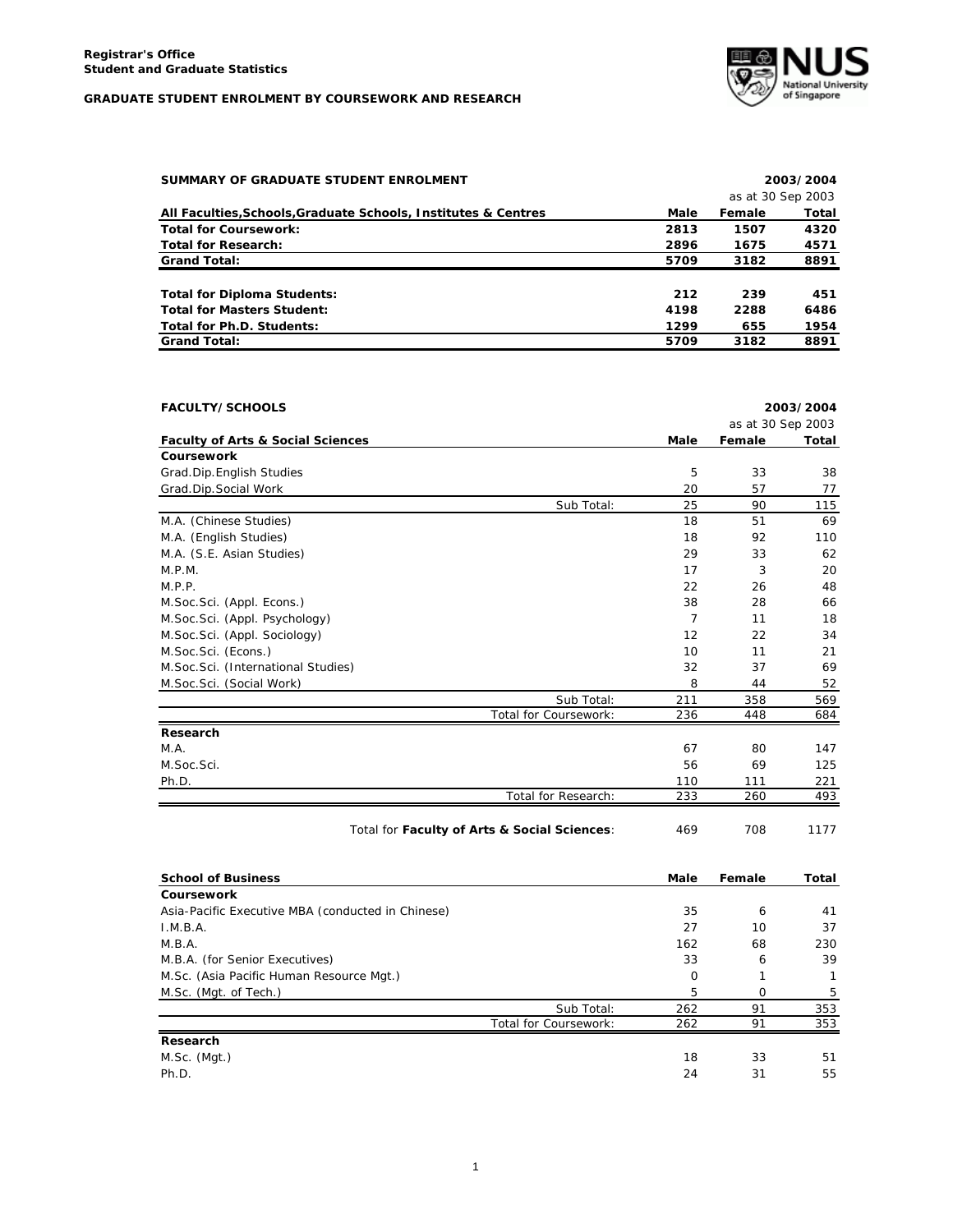

|                                           | Total for Research:                       | 42             | 64             | 106                |
|-------------------------------------------|-------------------------------------------|----------------|----------------|--------------------|
|                                           | Total for School of Business:             | 304            | 155            | 459                |
| <b>School of Computing</b>                |                                           | Male           | Female         | Total              |
| Coursework                                |                                           |                |                |                    |
| M.Comp.                                   |                                           | 127            | 58             | 185                |
|                                           | Total for Coursework:                     | 127            | 58             | 185                |
| Research                                  |                                           |                |                |                    |
| Graduate Programme                        |                                           | 70             | 42             | 112                |
| M.Sc.                                     |                                           | 115            | 44             | 159                |
| Ph.D.                                     |                                           | 146            | 35             | 181                |
|                                           | Total for Research:                       | 331            | 121            | 452                |
|                                           | Total for School of Computing:            | 458            | 179            | 637                |
| <b>Faculty of Dentistry</b>               |                                           | Male           | Female         | Total              |
| Coursework                                |                                           |                |                |                    |
| M.D.S. (Endodontics)                      |                                           | 5              | 1              | 6                  |
| M.D.S. (Oral & Maxillofacial Surg.)       |                                           | 6              | 2              | 8                  |
| M.D.S. (Orthodontics)                     |                                           | 2              | 8              | 10                 |
| M.D.S. (Periodontology)                   |                                           | $\overline{2}$ | 3              | 5                  |
| M.D.S. (Prosthodontics)                   |                                           | $\overline{4}$ | $\overline{2}$ | 6                  |
|                                           | Sub Total:                                | 19             | 16             | 35                 |
|                                           | Total for Coursework:                     | 19             | 16             | 35                 |
| Research                                  |                                           |                |                |                    |
| M.Sc.<br>M.Sc.D.                          |                                           | 10<br>1        | 7<br>0         | 17<br>$\mathbf{1}$ |
| Ph.D.                                     |                                           | 3              | 5              | 8                  |
|                                           | Total for Research:                       | 14             | 12             | 26                 |
|                                           | Total for Faculty of Dentistry:           | 33             | 28             | 61                 |
| <b>School of Design &amp; Environment</b> |                                           | Male           | Female         | Total              |
| Coursework                                |                                           |                |                |                    |
| M.A. (Urban Design)                       |                                           | $\overline{7}$ | 4              | 11                 |
| M.Arch.                                   |                                           | 66             | 68             | 134                |
| M.Sc. (Bldg.Sc.)                          |                                           | 55             | 19             | 74                 |
| M.Sc. (Construction Law & Arbitration)    |                                           | 21<br>21       | 9<br>23        | 30                 |
| M.Sc. (Env.Mgt.)<br>M.Sc. (Project Mgt.)  |                                           | 45             | 20             | 44<br>65           |
| M.Sc. (Real Estate)                       |                                           | 28             | 22             | 50                 |
|                                           | Total for Coursework:                     | 243            | 165            | 408                |
| Research                                  |                                           |                |                |                    |
| M.A. (Arch.)                              |                                           | 7              | 13             | 20                 |
| M.Sc. (Building)                          |                                           | 12             | 8              | 20                 |
| M.Sc. (Estate Management)                 |                                           | 16             | 14             | 30                 |
| NUS-DTU Joint Ph.D.                       |                                           | 3              | 0              | 3                  |
| Ph.D.                                     |                                           | 31             | 13             | 44                 |
|                                           | Total for Research:                       | 69             | 48             | 117                |
|                                           | Total for School of Design & Environment: | 312            | 213            | 525                |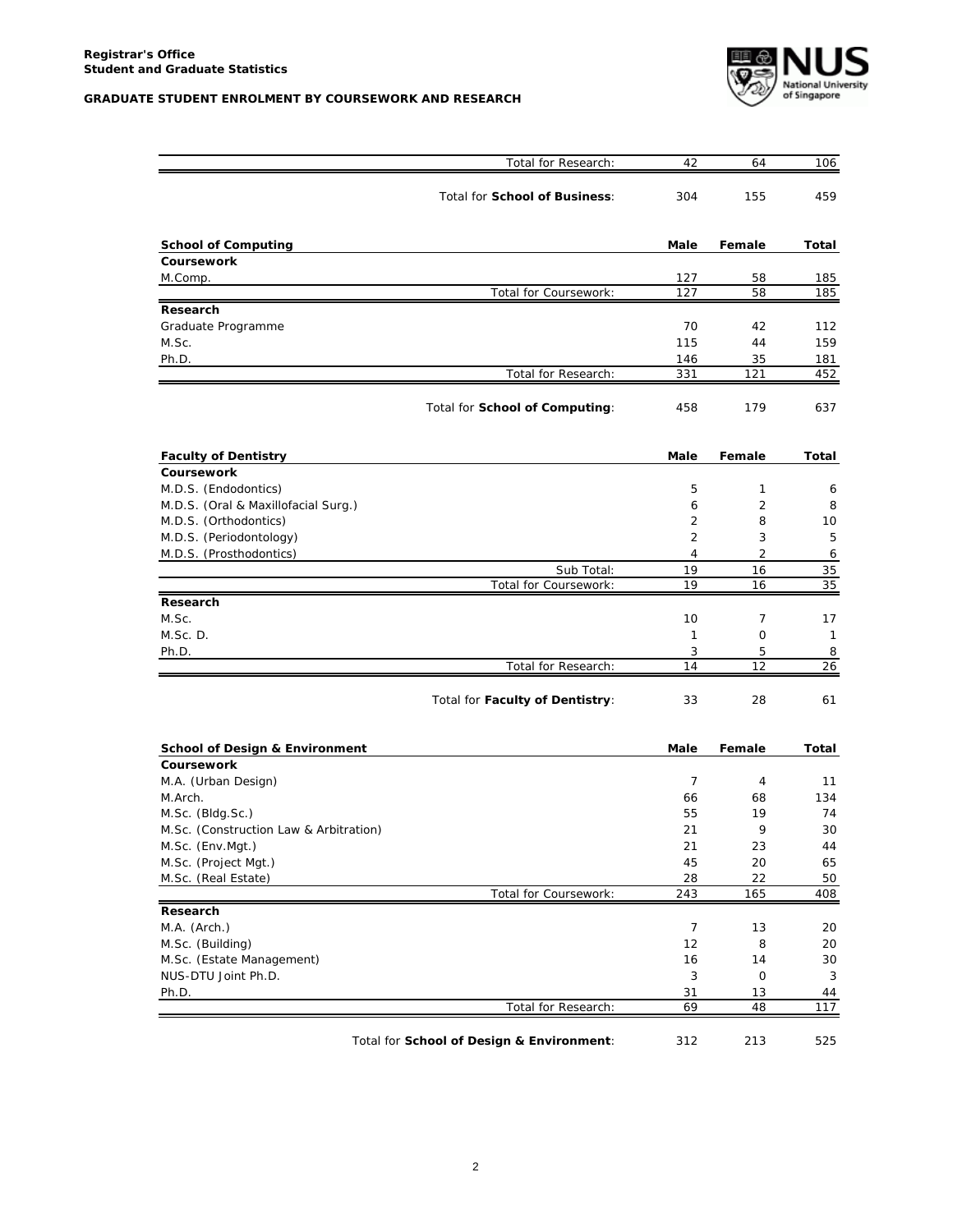

| <b>Faculty of Engineering</b>                                             | Male           | Female             | Total           |
|---------------------------------------------------------------------------|----------------|--------------------|-----------------|
| Coursework                                                                |                |                    |                 |
| Grad.Dip.(DTSC)                                                           | 25             | 2                  | 27              |
| Grad.Dip.Aviation Mgt.                                                    | $\overline{7}$ | 5                  | 12 <sup>2</sup> |
| Grad.Dip.Env.Eng.                                                         | 16             | 10                 | 26              |
| Grad.Dip.Maritime & Port Mgt.                                             | 5<br>53        | $\mathbf{1}$<br>18 | 6<br>71         |
| Sub Total:<br>M.Sc. (Chem. Eng.)                                          | 50             | 24                 | 74              |
| M.Sc. (Civil Eng.)                                                        | 98             | 22                 | 120             |
| M.Sc. (D.T.S.)                                                            | 53             | 3                  | 56              |
| M.Sc. (Elect. Eng.)                                                       | 198            | 39                 | 237             |
| M.Sc. (Env. Eng.)                                                         | 57             | 33                 | 90              |
| M.Sc. (Ind. & Sys. Eng.)                                                  | 181            | 66                 | 247             |
| M.Sc. (Mat'l Sc. & Eng.)                                                  | 55             | 25                 | 80              |
| M.Sc. (Mech. Eng.)                                                        | 113            | 4                  | 117             |
| M.Sc. (Mechatronics)                                                      | 41             | $\overline{7}$     | 48              |
| M.Sc. (SHE)                                                               | 34             | 16                 | 50              |
| M.Sc. (Transp. Sys. & Mgt.)                                               | 32             | 13                 | 45              |
| NUS-UIUC M.Sc. (Chem. Eng.)                                               | 14             | $\overline{4}$     | 18              |
| Sub Total:                                                                | 926            | 256                | 1182            |
| Total for Coursework:                                                     | 979            | 274                | 1253            |
| Research                                                                  |                |                    |                 |
| M.Eng.                                                                    | 702            | 248                | 950             |
| NUS-TU/E Joint Ph.D.<br>NUS-UIUC Joint Ph.D.                              | 4<br>3         | 2<br>1             | 6<br>4          |
| Ph.D.                                                                     | 546            | 183                | 729             |
| Total for Research:                                                       | 1255           | 434                | 1689            |
|                                                                           |                |                    |                 |
|                                                                           |                |                    |                 |
| Total for Faculty of Engineering:                                         | 2234           | 708                | 2942            |
| <b>Faculty of Law</b>                                                     | Male           | Female             | Total           |
| Coursework                                                                |                |                    |                 |
| Grad.Dip. Law                                                             | 1              | $\mathbf{1}$       | $\overline{2}$  |
| Grad.Dip.Sing. Law                                                        | 19             | 36                 | 55              |
| Sub Total:                                                                | 20             | 37                 | 57              |
| Joint LL.M.                                                               | 3              | 0                  | 3               |
| LL.M.                                                                     | 5              | 9                  | 14              |
| LL.M. (Corporate & Financial Services Law)                                | 1              | 12                 | 13              |
| LL.M. (Intellectual Property & Technology Law)                            | 5              | 5                  | 10              |
| LL.M. (International & Comparative Law)                                   | 1              | 4                  | 5               |
| Sub Total:<br>Total for Coursework:                                       | 15<br>35       | 30<br>67           | 45<br>102       |
| Research                                                                  |                |                    |                 |
|                                                                           | 4              | 2                  | 6               |
| Graduate Programme<br>LL.M.                                               | 9              | 10                 | 19              |
| Ph.D.                                                                     | 4              | $\overline{2}$     | 6               |
| Total for Research:                                                       | 17             | 14                 | 31              |
| Total for Faculty of Law:                                                 | 52             | 81                 | 133             |
| <b>Faculty of Medicine</b>                                                | Male           | Female             | Total           |
| Coursework                                                                |                |                    |                 |
| Grad.Dip. Basic Ultrasonography (Obst. & Gynae.)<br>Grad.Dip. Family Med. | 3              | 7                  | 10              |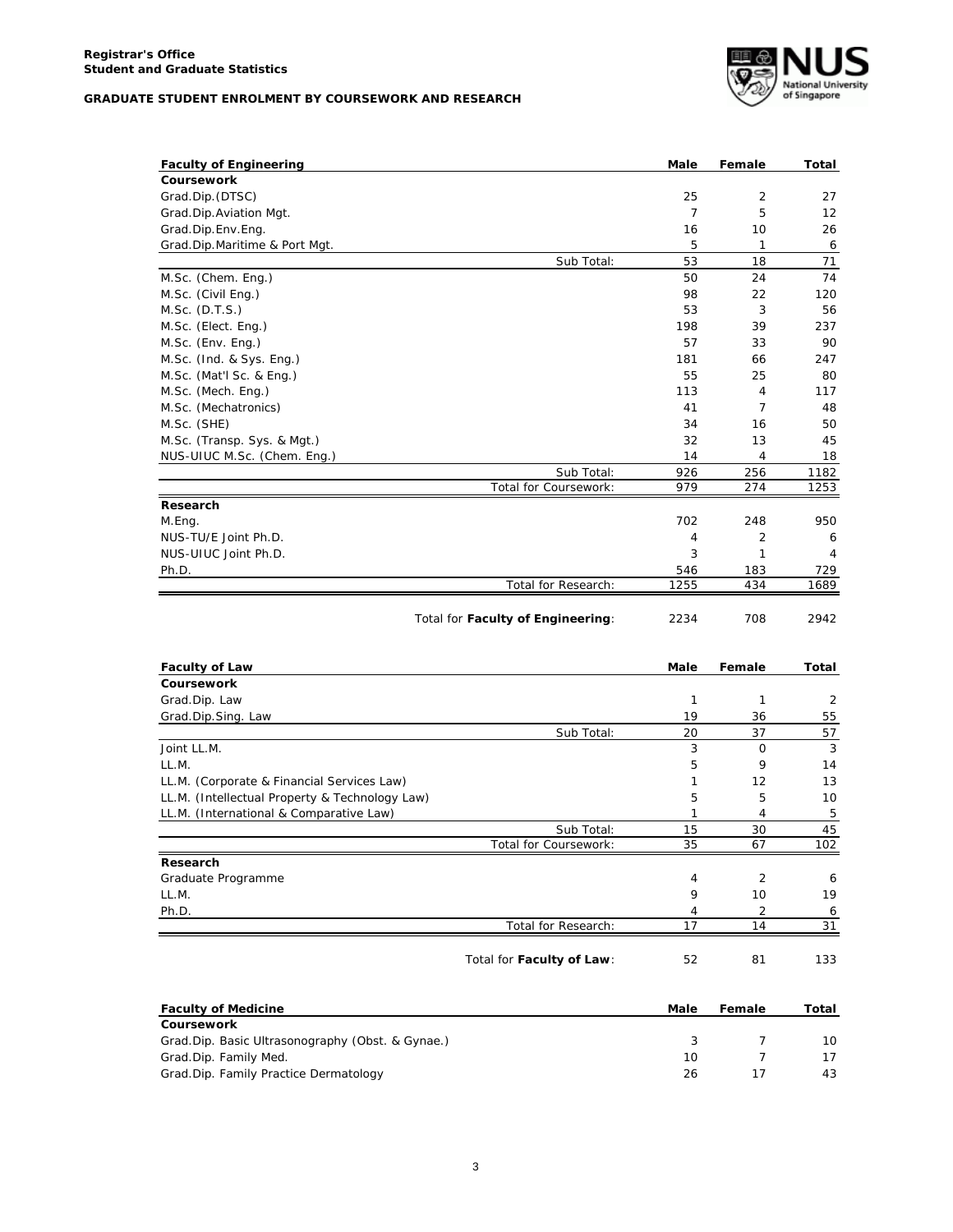

| Grad Dip. Geriatric Med.                |                                | 8              | 1              | 9              |
|-----------------------------------------|--------------------------------|----------------|----------------|----------------|
| Grad.Dip. Occup.Med.                    |                                | 1              | 1              | 2              |
| Grad.Dip. Psychotherapy                 |                                | 6              | 9              | 15             |
|                                         | Sub Total:                     | 54             | 42             | 96             |
| M.Med. (Emergency Medicine)             |                                | 31             | $\overline{7}$ | 38             |
| M.Med. (Family Medicine)                |                                | 30             | 15             | 45             |
| M.Med. (OM)                             |                                | 6              | 1              | 7              |
| M.Med. (Orthopaedic Surgery)            |                                | 1              | 0              | $\mathbf{1}$   |
| M.Med. (PH)                             |                                | 5              | 5              | 10             |
| M.Med. (Psychiatry)                     |                                | 3              | $\mathbf 0$    | 3              |
| M.Med. (Surgery)                        |                                | 1              | 1              | 2              |
| M.Nursing                               |                                | 2              | 13             | 15             |
| M.Sc. Bioinformatics                    |                                | 30             | 8              | 38             |
|                                         | Sub Total:                     | 109            | 50             | 159            |
|                                         | Total for Coursework:          | 163            | 92             | 255            |
| Research                                |                                |                |                |                |
| Graduate Programme                      |                                | 140            | 160            | 300            |
| M.D.                                    |                                | 29             | 9              | 38             |
| M.Sc.                                   |                                | 14             | 26             | 40             |
| M.Sc. (Clinical Science)                |                                | 17             | 12             | 29             |
| NUS-KI Joint Ph.D.                      |                                | 7              | 11             | 18             |
| Ph.D.                                   |                                | 97             | 69             | 166            |
|                                         | Total for Research:            | 304            | 287            | 591            |
|                                         | Total for Faculty of Medicine: | 467            | 379            | 846            |
|                                         |                                |                |                |                |
|                                         |                                | Male           | Female         | Total          |
| <b>Faculty of Science</b><br>Coursework |                                |                |                |                |
| Grad.Dip. Analytical Chemistry          |                                | 19             | 20             | 39             |
| Grad.Dip.Math                           |                                | 12             | 6              | 18             |
|                                         | Sub Total:                     | 31             | 26             | 57             |
| M.Pharm. (Clinical Pharmacy)            |                                | $\overline{4}$ | 15             | 19             |
| Joint M.Sc. in Industrial Chemistry     |                                | 21             | 14             | 35             |
| M.Sc. (Appl. Physics)                   |                                | 15             | 2              | 17             |
| M.Sc. (Financial Engineering)           |                                | 98             | 29             | 127            |
| M.Sc. (Mathematics)                     |                                | 10             | 9              | 19             |
| M.Sc. (Physics)                         |                                | 18             | 2              | 20             |
| M.Sc. (Statistics)                      |                                | 17             | 20             | 37             |
| M.Sc. IFM - Fin. Math. & Risk Control   |                                | 4              | 2              | 6              |
|                                         | Sub Total:                     | 187            | 93             | 280            |
|                                         | Total for Coursework:          | 218            | 119            | 337            |
| Research                                |                                |                |                |                |
| Graduate Programme                      |                                | 279            | 209            | 488            |
| M.Sc.                                   |                                | 51             | 36             | 87             |
| M.Sc. (Pharm.)                          |                                | $\overline{2}$ | 5              | $\overline{7}$ |
| Ph.D.                                   |                                | 218            | 137            | 355            |
|                                         | Total for Research:            | 550            | 387            | 937            |

| <b>INSTITUTES/CENTRES</b>   |      |        | 2003/2004         |
|-----------------------------|------|--------|-------------------|
|                             |      |        | as at 30 Sep 2003 |
| Design Technology Institute | Male | Female | Total             |
| Coursework                  |      |        |                   |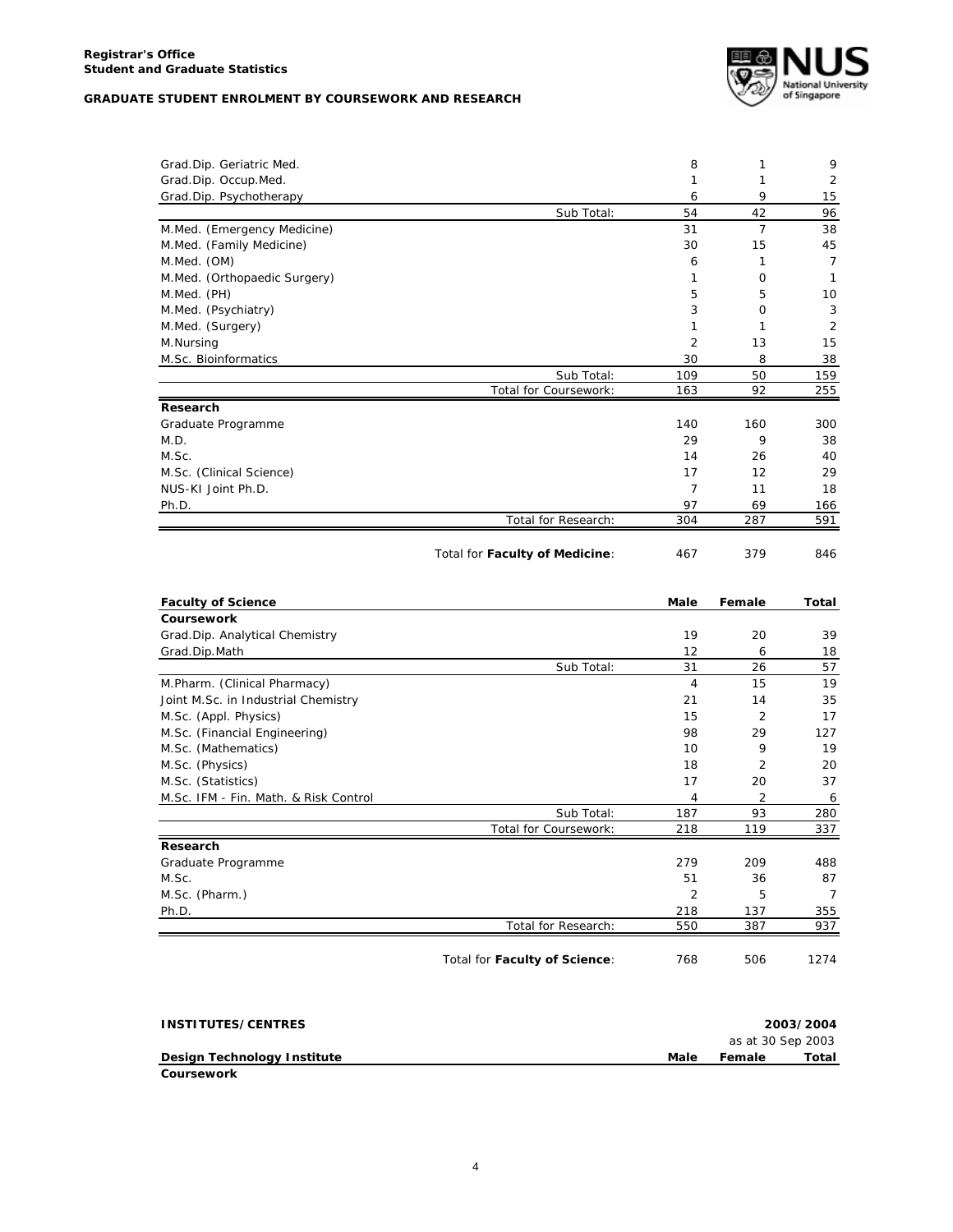

| MTD (Embedded Systems)                                   | 32           | 3                 | 35             |
|----------------------------------------------------------|--------------|-------------------|----------------|
| MTD (Mechatronics)                                       | 17           | $\overline{2}$    | 19             |
| MTD (Rapid Product Development)                          | 29           | 5                 | 34             |
| Total for Coursework:                                    | 78           | 10                | 88             |
|                                                          |              |                   |                |
| Total for Design Technology Institute:                   | 78           | 10                | 88             |
|                                                          |              |                   |                |
| Institute of Materials Research & Engineering            | Male         | Female            | Total          |
| Research                                                 |              |                   |                |
| M.Sc.                                                    | $\mathbf{1}$ | $\mathbf 0$       | 1              |
| Ph.D.<br>Total for Research:                             | 4<br>5       | 1<br>$\mathbf{1}$ | 5              |
|                                                          |              |                   | 6              |
| Total for Institute of Materials Research & Engineering: | 5            | $\mathbf{1}$      | 6              |
| Institute of Molecular & Cell Biology                    | Male         | Female            | Total          |
| Research                                                 |              |                   |                |
| Ph.D.                                                    | 9            | 9                 | 18             |
| Total for Research:                                      | 9            | $\mathsf{Q}$      | 18             |
| Total for Institute of Molecular & Cell Biology:         | 9            | 9                 | 18             |
|                                                          |              | Female            |                |
| <b>Institute of Systems Science</b><br>Coursework        | Male         |                   | Total          |
| Grad.Dip. (Software Eng.)                                | 1            | 0                 | $\mathbf{1}$   |
| Grad.Dip.Systems Analysis                                | 28           | 26                | 54             |
| Sub Total:                                               | 29           | 26                | 55             |
| M. Tech. (Knowledge Eng.)                                | 113          | 29                | 142            |
| M.Tech. (Software Eng.)                                  | 196          | 59                | 255            |
| Sub Total:                                               | 309          | 88                | 397            |
| Total for Coursework:                                    | 338          | 114               | 452            |
| Total for Institute of Systems Science:                  | 338          | 114               | 452            |
| Laboratories for Information Technology                  | Male         | Female            | Total          |
| Research                                                 |              |                   |                |
| M.Sc.                                                    | 2            | 0                 | 2              |
| Ph.D.                                                    | 1            | 1                 | $\overline{2}$ |
| Total for Research:                                      | 3            | $\mathbf{1}$      | $\overline{4}$ |
|                                                          |              |                   |                |
| Total for Laboratories for Information Technology:       | 3            | $\mathbf{1}$      | 4              |
| <b>National University Medical Institutes</b>            | Male         | Female            | Total          |
| Research                                                 |              |                   |                |
| M.Sc.                                                    | 1            | 1                 | 2              |
| Ph.D.                                                    | 2            | 3                 | 5              |
| Total for Research:                                      | 3            | 4                 | 7              |
| Total for National University Medical Institutes:        | 3            | 4                 | 7              |
| NUS Grad Sch for Integrative Sci & Engg                  | Male         | Female            | Total          |
|                                                          |              |                   |                |